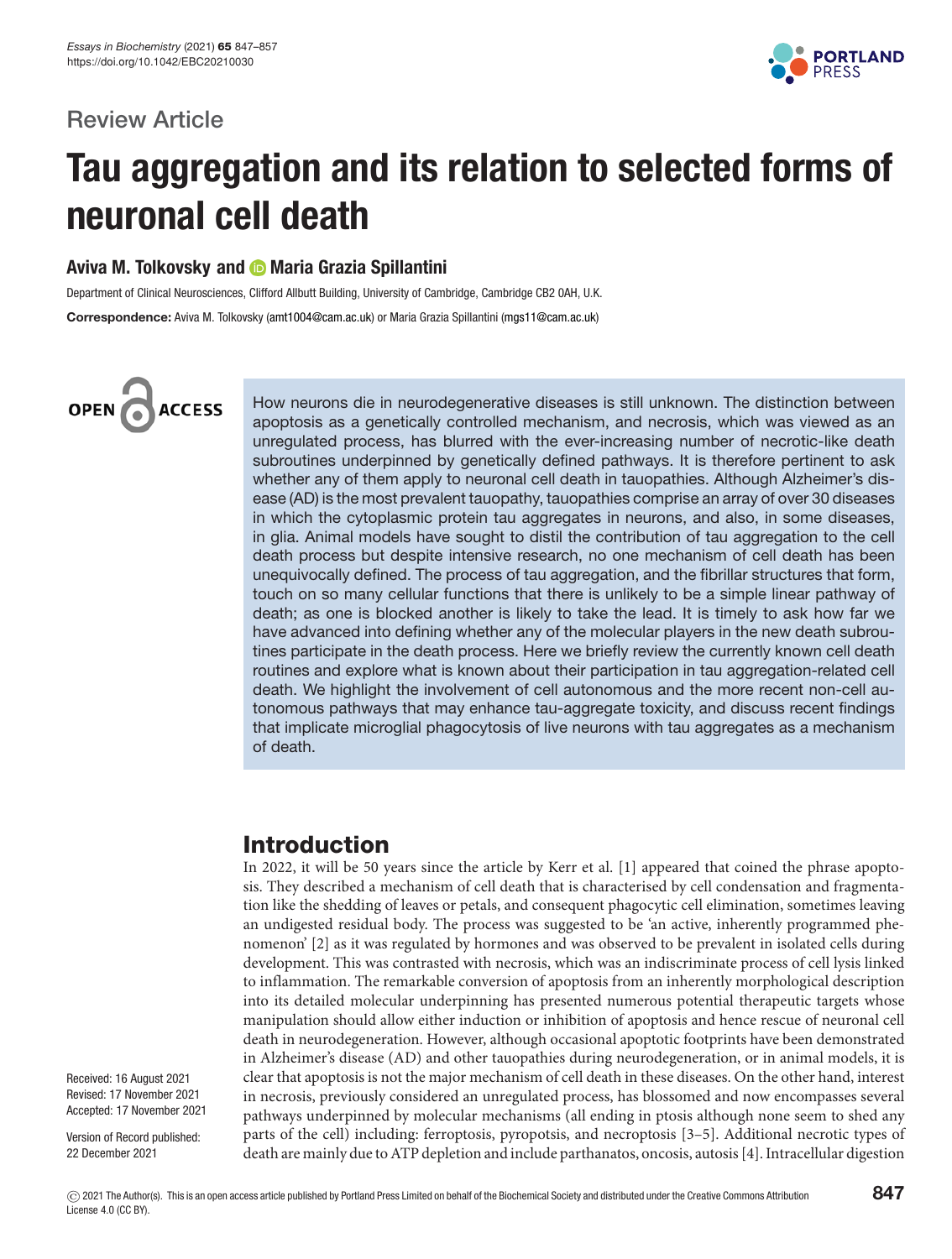

pathways have also been implicated, including lysosomal and autophagic cell death [\[3–5\]](#page-7-2). Finally, non-cell autonomous mechanisms include those instigated by phagocytosis of living neurons and possibly those instigated by immune cells that release granzyme B/perforin [\[6\]](#page-7-4), the latter hardly explored in relation to neurodegenerative diseases. Another focus has been on degeneration of axons/synapses as a cause of retrograde degeneration. [Table 1](#page-2-0) summarises the features of the main cell death mechanisms sometimes also reported in tauopathies. Extensive discussions of the mechanisms of each pathway in relation to neuronal cell death and neurodegeneration can be found in recent reviews [\[4](#page-7-3)[,5\]](#page-7-5). In this review, we reflect specifically on neuronal death in tauopathies.

## **Tauopathies**

Tau (an acronym of 'tubule-associated unit') in adult human brain comprises six isoforms that result from alternative splicing of the *MAPT* gene; splicing of exons 2 and 3 lead to the absence or presence of one or two N-terminal repeats (labelled 0N, 1N, or 2N), and splicing of exon 10 results in tau containing 3-repeat or 4-repeat units (3R, 4R) that are responsible for binding and stabilising microtubules besides other functions [\[7\]](#page-7-6). In disease, tau undergoes numerous post-translational modifications beginning with hyperphosphorylations that repel tau from the microtubules and contribute to its misfolding, eventually leading to tau aggregation and fibrillisation [\[8\]](#page-7-7). A recent study of post-translational modifications of tau from AD patients using mass spectrometry has proposed that following hyperphosphorylation, tau undergoes acetylations, methylations, and ubquitinations that facilitate the formation of fibrils [\[9\]](#page-7-8). This study also showed a great diversity in the spectrum of post-translational modifications in different patients, although all were diagnosed with AD.

Aggregation of the protein tau from a soluble unfolded state to an insoluble, β-sheet-rich filamentous structure underlies numerous human neurodegenerative diseases known as tauopathies [\[10](#page-7-9)[,11\]](#page-7-10). These include AD, frontotemporal dementias, Pick's disease, progressive supranuclear palsy (PSP), corticobasal degeneration, chronic traumatic encephalopathy, and argyrophilic brain disease. The presence of intraneuronal aggregates of tau best correlate with the neuronal cell death that is associated with the clinical signs and symptoms of diseases such as AD, PSP, and Pick's disease [\[12\]](#page-7-11). The mechanism of cell death induced by tau is not well understood. Tau misfolds into distinct fibrillar forms depending on the specific tauopathy [\[13\]](#page-7-12). Different filamentous forms of tau can template specific pathological conformations on to naïve monomers through a mechanism of prion-like spreading [\[14\]](#page-7-13). Analysis of disease progression suggests that misfolded tau is released as seeds through synaptic connections, because pathology proceeds progressively via anatomically connected regions [\[15](#page-7-14)[,16\]](#page-7-15). Since cryo-EM studies have shown that tau fibril structures differ between each type of tauopathy [\[17\]](#page-8-0), it may not be surprising if the mechanisms of cell death will also be diverse. The exact structure of tau as well as the millieu of the cell may dictate which death pathway is followed. Tau toxicity studies *in vitro* have mainly relied on tau fibrils formed by co-incubation with heparin but given the recent report that heparin-aggregated tau does not resemble fibrils extracted from tauopathies [\[18\]](#page-8-1), it is difficult to conclude that similar mechanisms occur in human disease. Indeed, non-neuronal cells containing tau aggregates formed by seeding can be amplified into clones, demonstrating that such tau aggregates in these models are not inherently toxic [\[19\]](#page-8-2).

It has been hypothesised that oligomeric tau is the toxic species whereas filamentous tau is benign or is even formed in an attempt to sequester tau away from toxic substrates. A recent study of transgenic mice overexpressing the human mutant P301S 0N4R isoform of tau in neurons [\[20\]](#page-8-3), where neuronal cell death in the cortex and motor neurons in the brain and spinal cord is prevalent, suggests that filamentous aggregated tau is the toxic species [\[21\]](#page-8-4), although this does not preclude the co-presence of oligomers in the same neurons. Antibodies that detect oligomers [\[22\]](#page-8-5) in our hands failed to find such oligomers in neurons expressing P301S tau unless they also contained insoluble tau aggregates (unpublished data). Indeed it has been hypothesised from a kinetic analysis that the formation of sarkosyl-insoluble tau species must also include a fragmentation process [\[23\]](#page-8-6), which could give rise to secondary oligomers. A recent study using a tau-proximity ligation assay has suggested that tau–tau interactions occur before detection of formation of tau aggregates in AD (at Braak stage I/II ), with positive structures occuring in both the neuropile and in neuronal cell bodies [\[24\]](#page-8-7) but the sizes of the multimers and their purity remains to be determined.

### **Tau aggregation or pathology and apoptosis**

Apoptosis was studied extensively as a possible mode of death in AD, but less so in pure tauopathies. Most studies of apoptosis were directed at detecting elevated levels of executioner caspases (mainly caspase 3) but caspases have numerous non-apoptotic roles in the nervous system [\[25\]](#page-8-8). Of interest is the observation that caspases play a key role in synapse pruning by microglia, by promoting the exposure of phosphatidylserine (PtdSer) and recruitment of C1q [\[26–28\]](#page-8-9). Apoptosis is a rapid cell degradation process with clear molecular and morphological correlates, but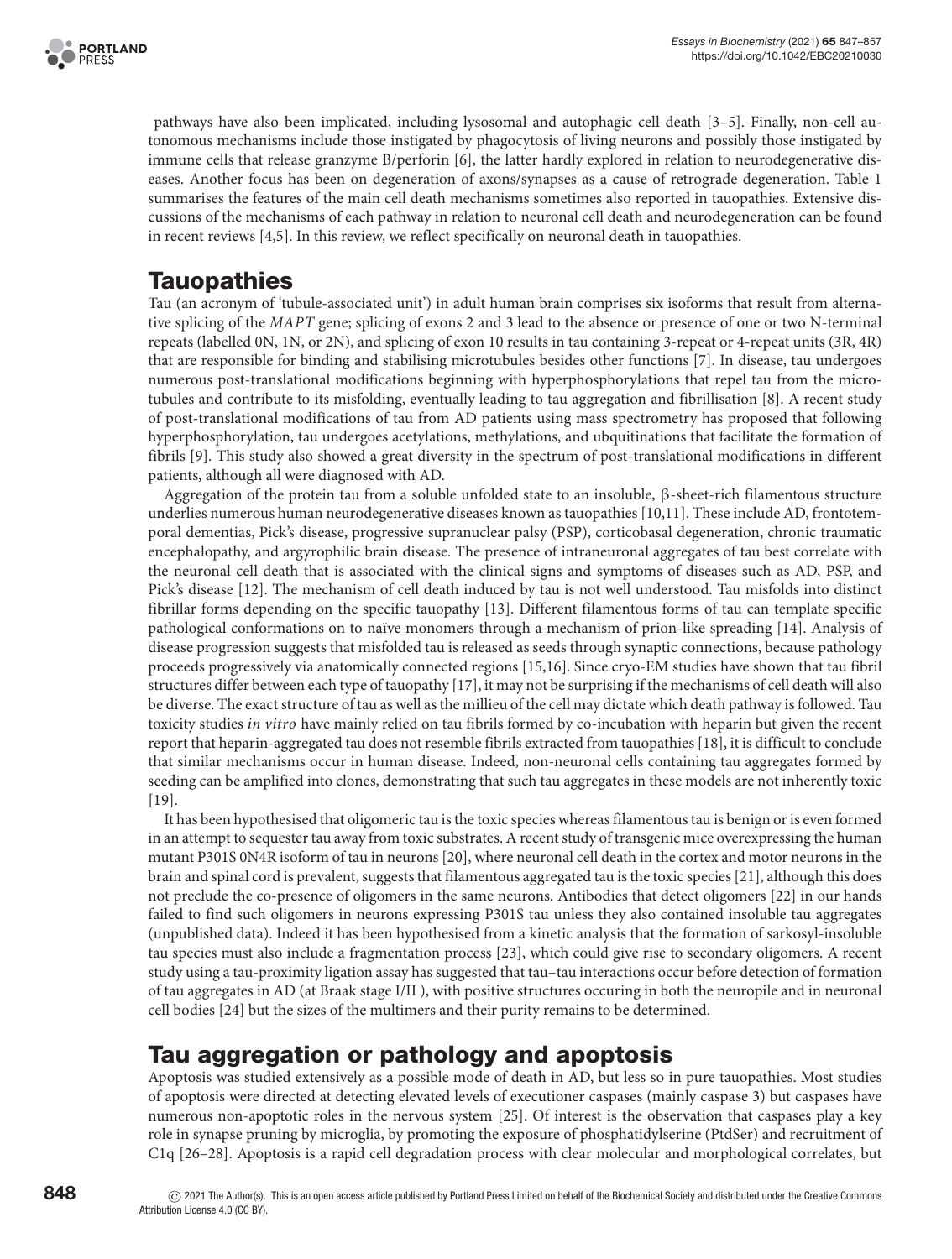

#### <span id="page-2-0"></span>**Table 1 Summary of cell death mechanisms discussed in this review**

| Type of neuronal<br>cell death    | <b>Initiators</b>                                                                                                                       | <b>Mediators</b>                                                                                                                                                                 | <b>Executioners</b>                                                                                                                                                             | <b>Inhibitors</b>                                                                                                                                                               | <b>Outcome</b>                                                                                                                                                                                                            | <b>References</b>   |
|-----------------------------------|-----------------------------------------------------------------------------------------------------------------------------------------|----------------------------------------------------------------------------------------------------------------------------------------------------------------------------------|---------------------------------------------------------------------------------------------------------------------------------------------------------------------------------|---------------------------------------------------------------------------------------------------------------------------------------------------------------------------------|---------------------------------------------------------------------------------------------------------------------------------------------------------------------------------------------------------------------------|---------------------|
| Apoptosis                         | Death receptors, DNA<br>damage, ROS,<br>staurosporine                                                                                   | Intrinsic: pro-apoptotic<br>Bcl2 members (Bax,<br>Bim, Bak, Puma,<br>Noxa), Bcl2 inhibitors<br>(ABT737), extrinsic:<br>upstream caspases<br>8/10                                 | Apoptosome<br>(cytochrome c/apaf1<br>activation ( $dATP - >$<br>dADP exchange) to<br>caspase 9 and<br>downstream caspases<br>mitochondrial<br>Smac/diablo inhibits<br>IAP/xIAPs | Natural: anti-apoptotic<br>Bcl2 members (Bcl2,<br>BclxL, McL1) IAP/XIAP<br>family of caspase<br>inhibitors, caspase<br>activity inhibitors (only<br>temporary)                  | DNA breaks, nuclear<br>condensation, loss of<br>MOMP, exposure of<br>PtdSer, removal by<br>phagocytosis Eventual<br>ATP depletion and<br>secondary necrosis                                                               | [4,5,81]            |
| Ferroptosis (oxytosis)            | $Fe3+$ entry via<br>transferrin receptor<br>and conversion into<br>$Fe2+$ lack of cysteine<br>supply via Xc <sup>-</sup><br>transporter | Oxygen/hydroxyl<br>radicals (via the Fenton Lipid reactive oxygen<br>reaction), and/or<br>chemical GPx4<br>inhibitors (1S,<br>3E-RSL3)                                           | Loss of glutathione,<br>species (LOOH, L-O),<br>preferential oxidation<br>of polyunsaturated<br>fatty acids (PUFAs)                                                             | Glutathione peroxidase Plasma membrane<br>4 (GPx4; up-regulation<br>by Nrf2), antioxidants<br>(ferrostatin-1,<br>liproxstatin-1, vitamin<br>E) iron chelators<br>(Deferoxamine) | lipid fragmentation,<br>mitochondrial<br>shrinkage/deformation<br>of cristae, loss of ATP<br>and NAD+, lysosomal<br>membrane<br>permeabilisation                                                                          | $[82 - 85]$         |
| Pyroptosis                        | Pattern recognition<br>receptors (PRRs)/other<br>signals (bacte-<br>ria/toxins/dsDNA<br>breaks)                                         | Inflammasome<br>(NLRP3 or its<br>homologues/apoptosis activated by<br>-associated speck-like<br>protein containing<br>CARD<br>(ASC/procaspase-1)<br>but also other<br>mechanisms | Gasdermins (GSDMs),<br>especially GSDMD,<br>caspase-1 cleavage<br>downstream of<br>inflammasome<br>formation                                                                    | Disulfiram (via<br>Cys <sup>191/192</sup><br>human/mouse in<br>GSDMD)                                                                                                           | Large pores with<br>electrostatic filtering<br>(preference for<br>positively<br>charged/neutral<br>molecules) but no<br>notable cell swelling<br>can mediate IL-1b<br>export                                              | $[86 - 90]$         |
| Necroptosis                       | Death receptors (TNF),<br>caspase-8 inhibition                                                                                          | RIPK1/TRIF/ZBP1<br>binding to RIPK3 and<br>phosphorylation of<br><b>MLKL</b>                                                                                                     | Phospho-MLKL<br>oligomerisation and<br>translocation to<br>plasma membrane                                                                                                      | Necrostatins (RIPK1<br>inhibitors)                                                                                                                                              | Pores in plasma<br>membrane (and mito-<br>chondria/lysosomes);<br>Na <sup>+</sup> permeability,<br>water influx, and<br>osmotic swelling<br>morphology                                                                    | $[36, 37, 91 - 93]$ |
| Parthanatos                       | Poly(ADP-ribose)<br>polymerase 1<br>$(PARP-1)$<br>hyperactivation                                                                       | Apoptosis inducing<br>factor (AIF)-dependent<br>and microphage<br>migration inhibitory<br>factor (MIF)-dependent                                                                 | DNA degradation                                                                                                                                                                 | <b>PARP</b> inhibitors                                                                                                                                                          | Shrunken and<br>condensed nuclei,<br>membranes<br>disintegrate, and cells<br>become propidium<br>iodide-positive within a<br>few hours after the<br>onset                                                                 | [94, 95]            |
| Autosis <sup>®</sup>              | Hyper autophagy<br>activation                                                                                                           | lons                                                                                                                                                                             | Osmotic imbalance                                                                                                                                                               | Autosis - NaKATpase<br>inhibitors, e.g. ouabain                                                                                                                                 | Nuclear shrinkage;<br>focal separation of<br>or autophagy inhibitors inner and outer nuclear<br>membranes with focal<br>expansion of<br>perinuclear space<br>Extensive cytoplasmic<br>vacuolisation<br>increased adhesion | [96, 97]            |
| Primary phagocytosis <sup>†</sup> | Inflammation, stress<br>LPS activation of<br>microglia; ROS<br>induced by tau<br>aggregates                                             | Phosphatidylserine/<br>calreticulin exposure<br>on the target cell                                                                                                               | Opsonins (MFGE8,<br>Gas6, protein S) made AnnexinV or<br>by phagocyte                                                                                                           | CD47, excess<br>synaptotagmin C2<br>domain                                                                                                                                      | Phagocytosis of live<br>cell, inhibition of<br>phagocytosis leaves<br>behind a live cell                                                                                                                                  | [50, 57, 98, 99]    |
| Perforin/Granzyme B               | Cytotoxic T cells<br>(CTLs) and natural<br>killer (NK) cells                                                                            | lonic pores                                                                                                                                                                      | Granzyme proteolysis<br>and other activities                                                                                                                                    | unknown                                                                                                                                                                         | Stored as granules.<br>Perforin creates ionic<br>pores in the target cell,<br>granzymes facilitate<br>cell death by various<br>mechanisms                                                                                 | [6, 100, 101]       |

\* Forms of lysosome-dependent cell death, and autophagy-dependent cell death are not included because their molecular mechanisms are not proven except in invertebrates.

†Also named 'phagoptosis' although there is no 'ptosis' element in this form of death.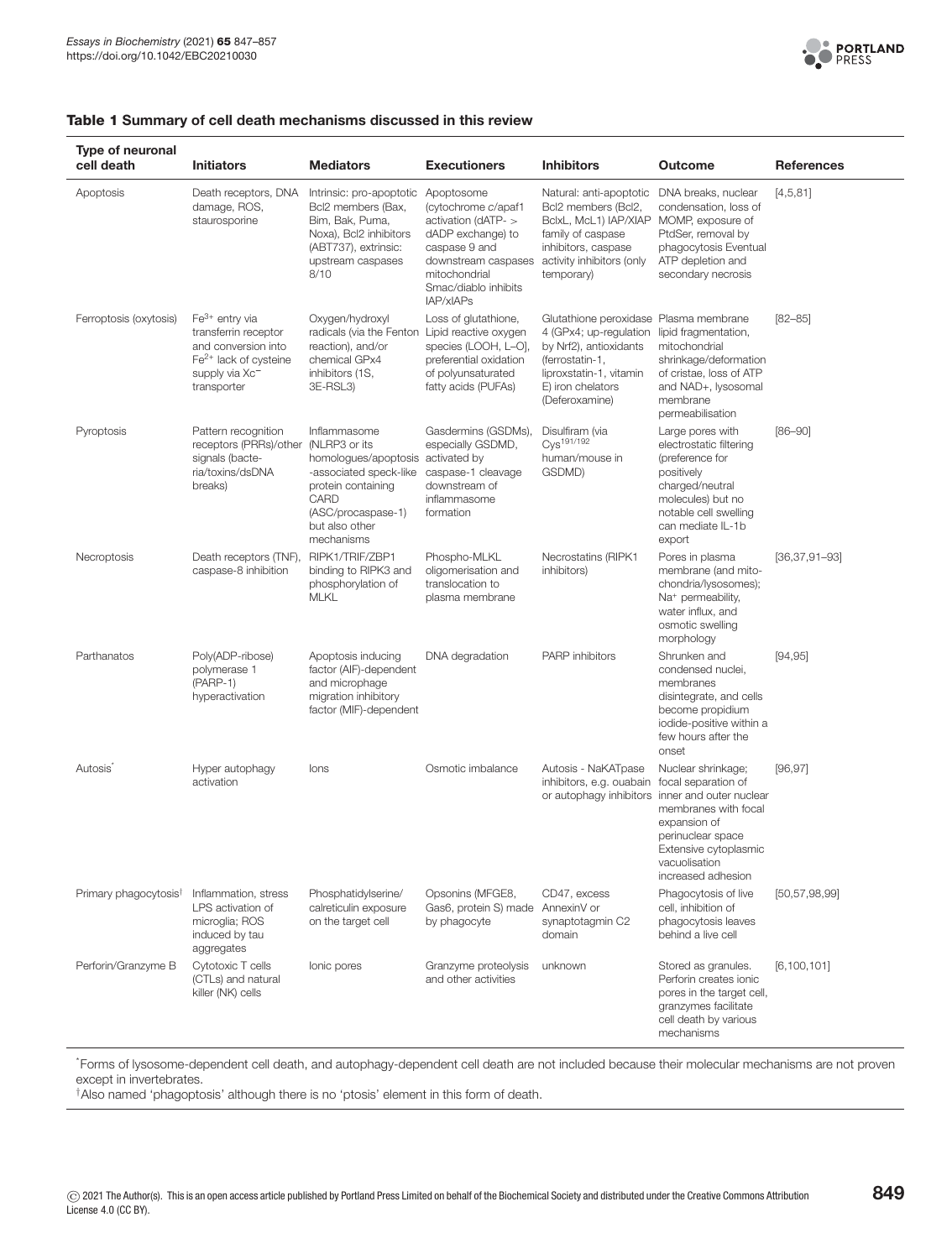

because apoptotic cells are rapidly cleared, it is difficult to confirm apoptotic death in neurons containing tau aggregates/filaments and in diseases that last for decades. Nevertheless, it has been suggested that executioner caspases play a role in generating more aggregation-prone tau after tau cleavage at Aspartyl 421 (D421) residue. However, in a study on rTg4510 tau transgenic mice, caspase activation preceded tau tangle formation by hours to days yet neurons remained alive after a new tangle formed within the same neurons [\[29\]](#page-8-12), thus dissociating caspase activity from apoptosis, which is normally executed within 24–48 h of caspase activation. Moreover, in the P301S tau mouse model, hardly any active caspase 3 or its substrate, cleaved fodrin (an enodgenous intracellular reporter used to demonstrate productive caspase activity), was detected in regions where neuronal death exceeds 50% [\[20\]](#page-8-3). Truncated D421 tau was also very low in dispersed filaments from AD and FTDP-17 brains and appeared late in the progression of the disease. Although the possibility that there are undetectable small amounts of D421-truncated tau cannot be excluded, these data suggest that truncation at D421 is not necessary for the assembly of tau into filaments [\[30\]](#page-8-13). Interestingly, phosphorylation of tau at Ser422 (a site modified specifically in tauopathies [\[9\]](#page-7-8)), appears to prevent caspase cleavage [\[31\]](#page-8-14), indicating that caspase activation deduced from staining by antibodies against the active form does not necessarily result in tau cleavage to a more aggregation-prone form of tau or cell death.

### **Tau aggregation or pathology and regulated types of necrosis – focus on necroptosis**

While there is some indirect evidence implicating tau and activation of regulated forms of necrosis like pyroptosis [\[32\]](#page-8-15), parthanatos [\[33\]](#page-8-16) and ferroptosis [\[34,](#page-8-17)[35\]](#page-8-18), reviewed in [\[5\]](#page-7-5), necroptosis has been more directly implicated in AD. Initial studies were based on the elevated expression of RIPK1 that correlated with Braak staging [\[36\]](#page-8-10). RIPK1 is activated by TNF-α and hence is also implicated in inflammatory processes in AD, this so far has been mainly associated with β-amyloid deposition and disposal [\[37\]](#page-8-11). Importantly, the execution of necroptosis is via pores formed by P-MLKL so it is necessary to demonstrate that P-MLML has ben recruited to the plasma membrane and not just demonstrate expression of the upstream kinases.

Recently, it was reported that necrosome components accumulate alongside tau inside granulovacuolar bodies (GvBs) in AD [\[38](#page-8-19)[,39\]](#page-8-20), correlating with tau pathology and neuronal loss, but not with amyloid plaques. The RIPK1 inhibitor, Nec-1, was also reported to reduce tau phosphorylation at Ser<sup>199</sup> alongside cognitive functions in APP/PS1 mice that produce β-amyloid [\[40\]](#page-8-21). GvBs are associated with many classes of degenerating neurons that contain tau neurofibrillary tangles in AD and other tauopthies [\[41\]](#page-8-22), hence the hypothesis that tau-associated cell death could occurs through granuolvacuolar degeneration (GvD) [\[42\]](#page-8-23). Phospho-tau has been reported to be contained within GvB, alongside an unusually large cohort of other phosphoproteins and kinases such as CK1∂ [\[43\]](#page-8-24). GvB vacuoles were suggested to be late-stage autophagic organelles [\[44\]](#page-8-25) and recently GvBs have been identified as specific neuronal lysosomes that form as a direct result of tau aggregation (induced by seeding) due to impaired vesicle trafficking [\[45\]](#page-9-2). Since tau fibril formation is dependent on tau concentration, sequestering tau in vesicles might contribute to increased tau toxicity or reduce it, as hypothesised in [\[46\]](#page-9-3). Possible implication of lysosomal and autophagic mechanisms of cell death has been an area of debate, especially as these could theoretically lead to clearance of pathological forms of tau [\[47,](#page-9-4)[48\]](#page-9-5). One problem is how to interpret a change in expression of markers that participate in these processes such as the autophagosomal marker LC3II, whose accumulation could either be due to *bona fide* activation of autophagic flux, or to a block in lysosomal proteolytic function, resulting in autophagosome accumulation but unproductive autophagy [\[49\]](#page-9-6).

Studying the mechanism of death of dorsal root ganglion (DRG) neurons containing insoluble tau aggregates cultured from adult P301S tau mice, we found that neuronal loss was not ameliorated by incubation with Nec-1 nor did it differ from the rate of loss in the presence of the inactive isomer Nec-1i [\[50\]](#page-9-0). The implication of coexistence of tau aggregates and necrosome in relation to pathology and neuron death remain to be deciphered.

### **Tau aggregation or pathology and non-cell autonomous death mechanisms**

Although the participation of necroptosis in tau-related neuronal cell death is still debated, an interesting avenue is the finding that necroptosis is a major mechanism that is involved in microglial-mediated cell death. Microglia and astrocytes have now been implicated in mediating non-cell autonomous neuronal cell death in several neurodegenerative disease models [\[51–53\]](#page-9-7). *In vitro*, inhibition of caspase 8 (which complexes with RIPK1) – but not caspase 3 – was sufficient to rescue live neurons that would otherwise have been killed by microglial phagocytosis, thus revealing a new mechanism of neuronal cell death called primary phagocytosis. In this example, primary phagocytosis was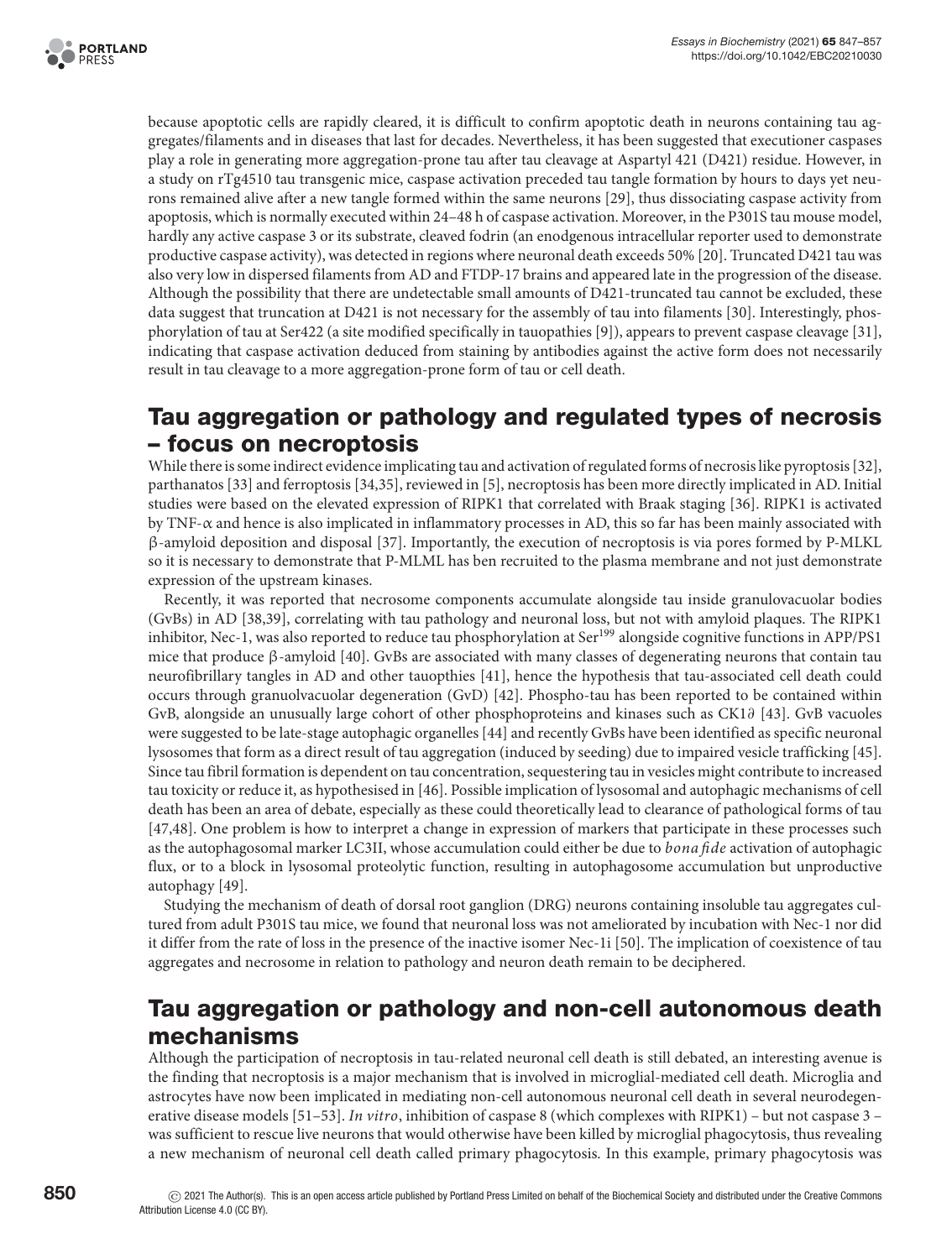

due to an interplay of oxidative stimuli that activated the microglia and caused neurons to expose the 'eat-me' signal PtdSer [\[54,](#page-9-8)[55\]](#page-9-9).

It has long been known that apoptotic cells display PtdSer and are thereby eliminated by phagocytosis without producing inflammation, unlike forms of unregulated necrosis. The cardinal sign of primary phagocytosis is that inhibition of microglia in this context rescues live neurons, whereas dead neurons accumulate in the case of apoptotic phagocytosis. Such mechanisms also contribute to synapse elimination in health and disease [\[26\]](#page-8-9). We have recently reported that neurons with insoluble tau aggregates that are cultured from P301S tau mice are eliminated by primary phagocytosis by microglia, and not by apoptosis or necroptosis. Tau aggregates caused the neurons to display PtdSer because of reactive oxygen species (ROS) induction [\[50\]](#page-9-0), and contact with microglia caused them to release opsonins that enabled the phagocytic process. Interestingly, these microglia released tau aggregates they had ingested with the neurons, while releasing other senescence-associated paracrine factors that caused other microglia to become hypophagocytic, which could exacerbate the development of tauopathy, tau toxicity, and cell death [\[56](#page-9-10)[,57\]](#page-9-1). Interestingly, microglial senescence has been associated with tau pathology and neurodegeneration in AD and other tauopathies [\[58,](#page-9-11)[59\]](#page-9-12) and tau aggregate-associated neuronal senescence has also been implicated in neurodegeneration [\[60\]](#page-9-13), although the mechanism of neuronal death has not been defined. While aggregated tau alongside neuronal nuclei were found in the microglia in the brains of these mice, it is possible that not all the neurons with aggregated tau die by this process. Indeed, some motor neurons that contain tau aggregates in the brain and spinal cord of P301S tau mice and in tauopathies show signs of nuclear condensation and cytoplasmic swelling, hallmarks of late necrosis, but whether this is a stage *en route* to phagocytosis remains to be resolved. Studies in PS19 tau mice corroborate the active role of microglia in neurodegeneration and in synapse removal but how the neurons die in these models remains to be described [\[61–64\]](#page-9-14).

Astrocytes have also been suggested to promote neuronal death, for example [\[65,](#page-9-15)[66\]](#page-9-16)). In many pure tauopathies, tau aggregates appear in astrocytes, leading to the hypothesis that astrocytes are sources of tau spreading and loss of neuronal support, thus contributing to tau pathology [\[67\]](#page-9-17). In ALS, astrocytes were suggested to kill neurons by necroptosis although recent work suggests that other mechanisms prevail (for example [\[68\]](#page-9-18)). In the P301S tau mice, we found that neuron death is reduced by transplantation of neural precursor-derived astrocytes from wildtype (wt) mice [\[69\]](#page-9-19). Moreover, astrocytes cultured from P301S or P301L tau mice were deficient in providing neuroprotection and synaptogenesis compared with wt astrocytes [\[70\]](#page-9-20), and supplementation of P301S astrocyte-derived conditioned medium was sufficient to rescue both neuron survival and synaptogenesis. That P301S tau neurons can cause astrocytes to lose their neuroprotective functions was suggested by the loss of several important functional markers induced in astrocytes by their interaction with healthy wt neurons [\[71\]](#page-9-21). Considering possible therapeutic interventions, it is important to consider not only how neurons die but also what factors might be used to boost their survival. The question has arisen regarding why only some neurons are vulnerable to tau-related diseases, and why these populations differ in different tauopathies. Propagation of tau between connected neurons might explain part of this selectivity but recent reports suggest that vulnerable neurons that die are more sensitive to development of tau pathology, possibly linked to loss of neuroprotective functions by astrocytes [\[72\]](#page-9-22). In P301S tau mice, injection of α-B crystallin (HspB5), a member of a small chaperone family of proteins, reduced neuronal cell death while boosting production of neurotrophic factors from astrocytes in cooperation with factors released by stimulation of microglia with HspB5 [\[73\]](#page-9-23).

With the increase in identifying inflammatory mechanisms in long-term diseases like AD and other tauopathies, it may be pertinent to ask whether cytotoxic T cells are involved in some cell death events in tauopathies. Cytotoxic T cells are cells that recognise antigens presented usually due to viral infections, and were recently reported to invade the CNS during inflammation caused by COVID-19 [\[74\]](#page-10-12). Some vulnerable neurons were also reported to increase antigen-presenting MHC-I on their surface and this was related to exacerbation of tau pathology [\[75\]](#page-10-13). While perforin/granzyme B in tauopathies has not been reported, we thought it is important to include this mechanism of cell death in [Table 1,](#page-2-0) especially if secondary infections occur that escape treatment.

### **Are the mechanisms uncovered in mouse models matched by those in human disease?**

When symptoms appear in tauopathies the neurodegenerative process has possibly gone on for decades and it is very difficult in postmortem human brain to clearly identify how the neurons have died. Both mouse models and cellular models have been developed reproducing tau aggregation to identify possible mechanisms of neuronal death related to tau aggregation. However transgenic models for example offer a speeded up process in that a mouse lives only for a few years so it is important, when possible, to validate the finding in mouse in the human brain before any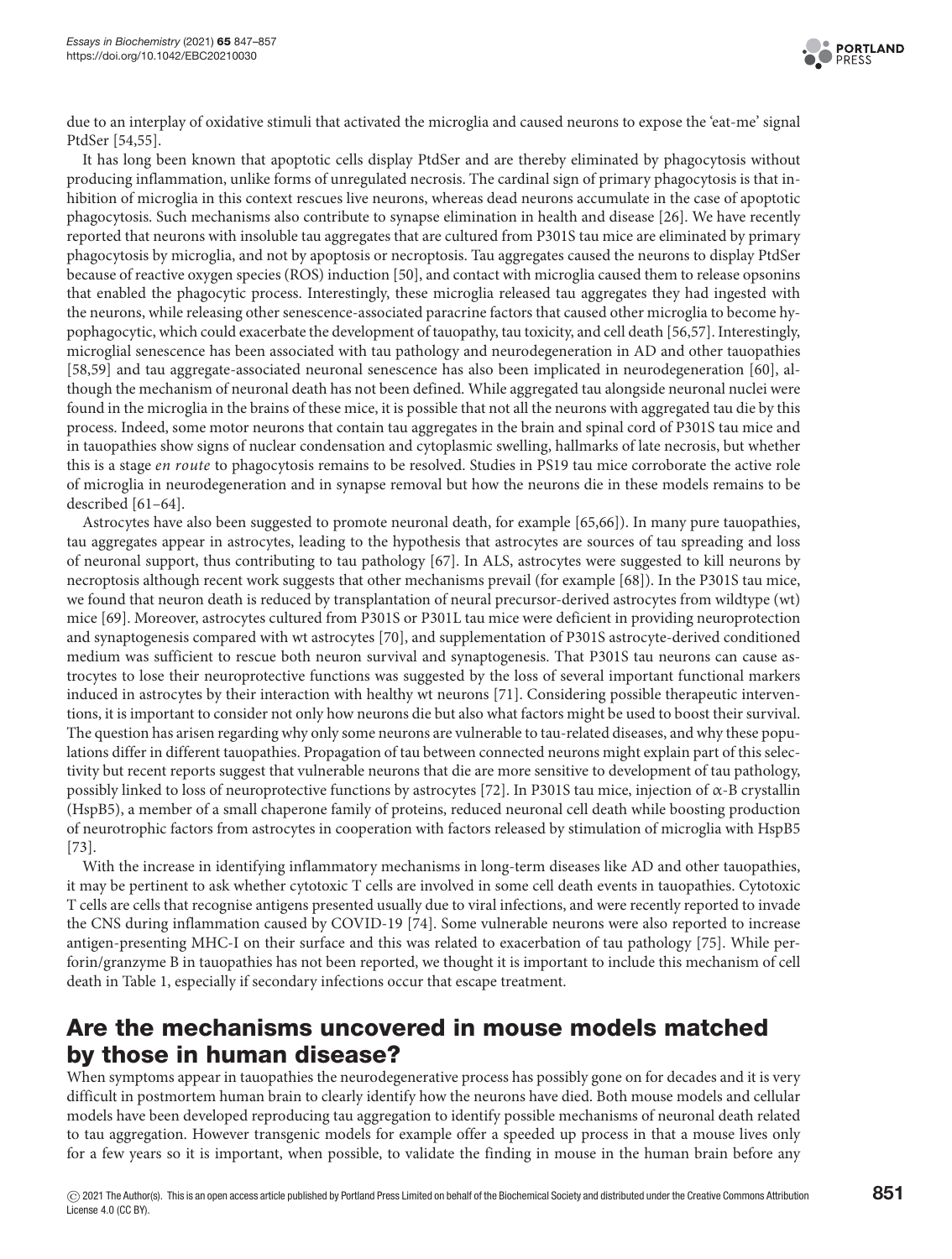



<span id="page-5-0"></span>**Figure 1. Neurons from P301S tau mice containing aggregated tau showing possible morphological features of ballooned neurons**

Brain stem sections from the facial nucleus region of 5-month-old wt C57 or P301S tau mice. Left column, stained with Cresyl Violet (note swollen and acentric nuclei in the sample from P301S tau mice). Middle and right columns, confocal Z stacks of the same region stained with pFTAA (green), a dye that detects tau aggregates with high affinity [\[102\]](#page-10-14) and an antibody against the mitochondrial inner membrane protein ATP synthase β (ATP5F1B, red). Nuclei are in blue. Note the loss and rearrangement of remaining mitochondria around the nuclear and plasma membranes in neurons with tau aggregates (indicated by arrows).

conclusions can be reached. Neuropathological features of postmortem human brain can also provide suggestions for mechanisms of neuronal death, for example, 'ballooned neurons', observed in corticobasal degeneration, PSP, Pick's disease, and argyrophilic brain diseases [\[76\]](#page-10-15), have been associated with neuronal death due to axon degeneration [\[77\]](#page-10-16). This still enigmatic form of death is characterised by enlargement of the neuronal cell body with cytoplasmic dilation, acentric nuclei and accumulation of neurofilament and staining for aβ-crystallin; in some cases, neurons also contain tau aggregates [\[78](#page-10-17)[,79\]](#page-10-18). In the P301S tau mice, similar neurons are found in areas with neuronal death such as the spinal cord, where either swollen or pyknotic neurons were reported [\[20\]](#page-8-3). In these P301S tau mice, we correlated the presence of aggregated tau with the morphological features of ballooned neurons and found that the swollen cytoplasm and nuclei were poorly stained with the nucleic acid dye Cresyl Violet. A rearrangement of mitochondria around the cell periphery and the nuclear membrane was also present (unpublished, [Figure 1\)](#page-5-0). It will be interesting to determine how the redistribution of mitochondria and lack of nucleic acid staining is related to the neuronal death process.

Remaining questions abound. Is it naïve to expect that the mechanisms of neuronal cell death in tauopathies follow an exclusive pathway? Different mechanisms of cell death overlap in many of their biochemical pathways (in particular those affecting the integrity of the membranes in mitochondria, lysosomes, the endoplasmic reticulum (ER), and the plasma membranes). Organelle dysfunction can be triggered sequentially by one system going awry causing a step that is not part of a specific subroutine to be mobilised. In fixed postmortem tissue, we cannot measure flux events like calcium, which can activate proteases and cause intracellular dyshomoeostasis of all the internal organelles (mitochondria, ER, lysosomes, and nuclei), causing them not only to lose function but also to release further toxic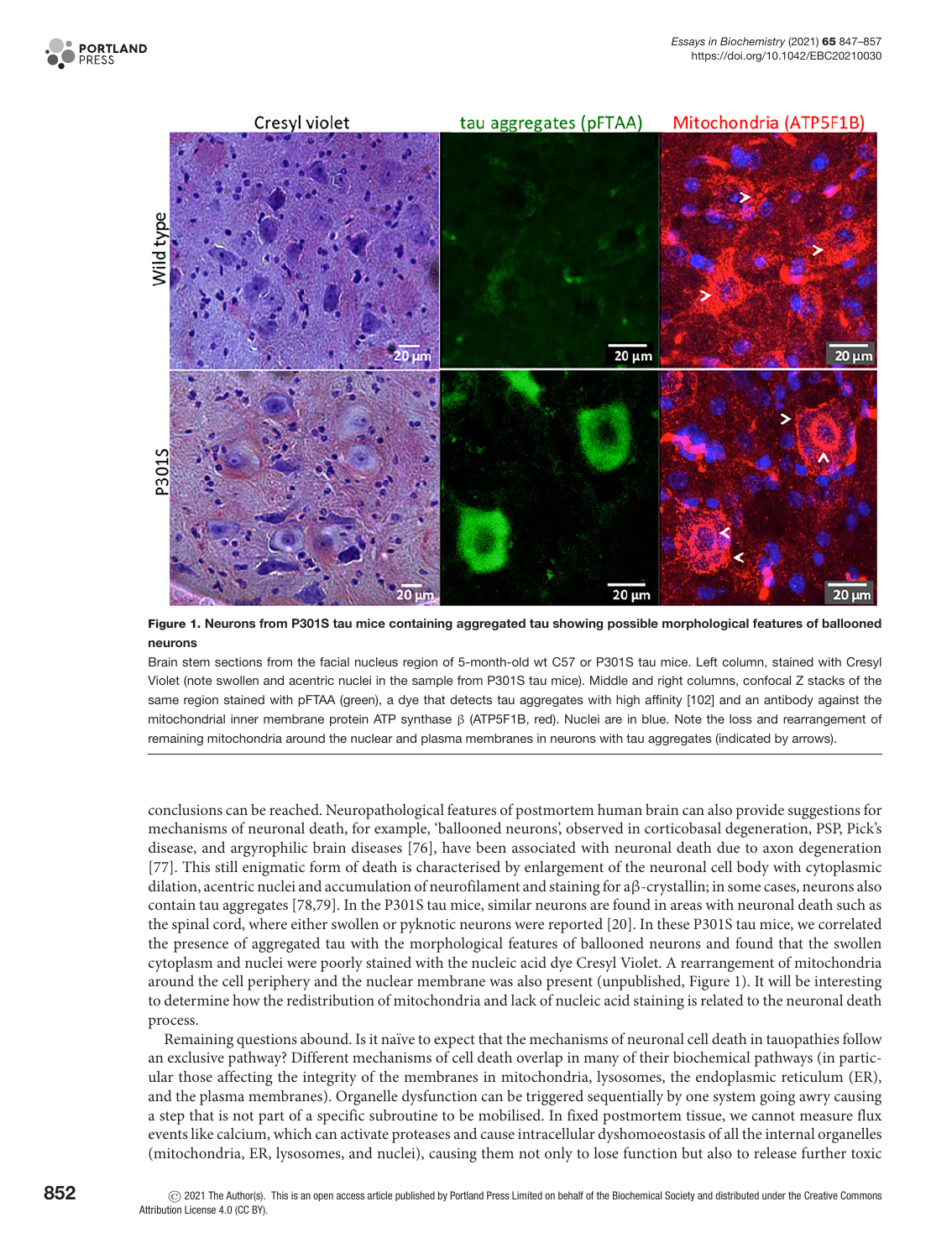



#### <span id="page-6-0"></span>**Figure 2. Scheme outlining the possible relationship between tauopathies and the various forms of death described in this review**

Different forms of tau aggregates/fibrils are found in different tauopathies but whether these are associated with specific neuronal cell death mechanisms remains to be determined. Two forms are illustrated in the central diamond-labelled tauopathies, the upper image shows two Pick bodies, while the lower image shows a neuronal tau tangle from an AD brain. Staining is with the anti-phospho-Ser<sup>202/205</sup> antibody AT8 followed by immunohistochemistry with diaminobenzidine (DAB). The different colours under the various headings indicate separate mechanisms. Abbreviations: GPX4, glutathione peroxidase 4; ER, endoplasmic reticulum; UPR, unfolded protein response (induced by ER stress); Xc<sup>-</sup>, the glutamate/cystine transporter encoded by the SLC7A11 gene.

factors. A second question is whether it is possible to define the cell death routines that indicate possible points of interventions. In this process, it may be useful to consider the concept of death commitment point, the point beyond which an intervention will not improve the prospect of survival. In apoptosis, it is clear that blocking caspases downstream of mitochondrial permeability transition is unlikely to rescue the cells unless mitochondria can be repaired, for example, by refilling them with cytochrome *c* [\[80\]](#page-10-19). However, preventing a dysfunctional neuron from dying without addressing the toxic cause may not rescue the dysfunction in the disease.

### **Summary**

A scheme showing how tauopathies relate to the various forms of death under discussion is shown in [Figure 2.](#page-6-0)

- Neuronal cell death in tauopathies is not a simple linear process via one exclusive mechanism.
- Some forms of neuronal death involve other types of cells besides neurons.
- Identifying toxic species of tau will help unravel the downstream events that lead to death.
- Rescue of neurons requires identifying the most upstream step that defines death commitment point; this step can then be targeted for treatment.

#### **Competing Interests**

The authors declare that there are no competing interests associated with the manuscript.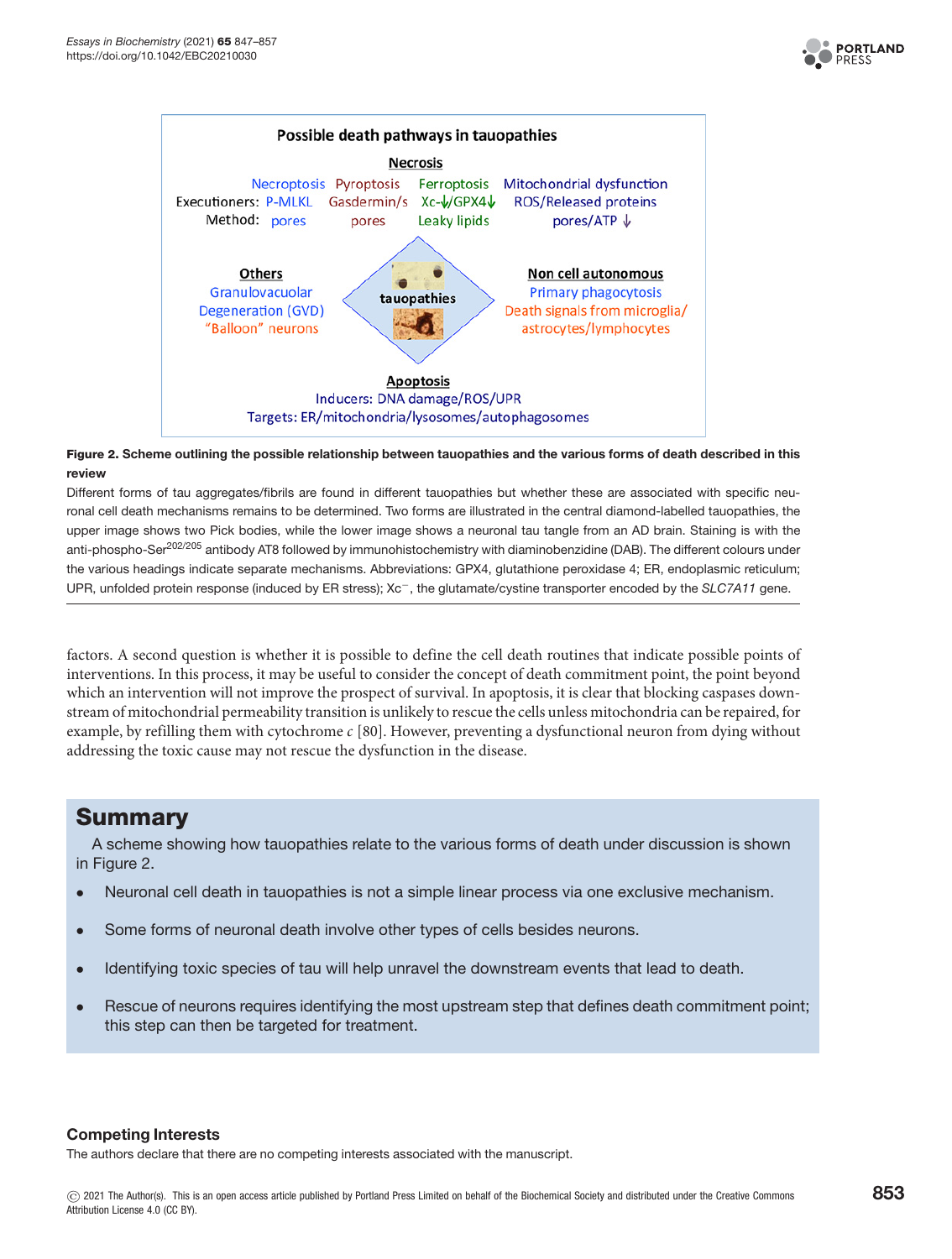

#### **Funding**

This work was supported by the Alzheimer's Society [grant number ARUK-EXT2015B-2]; the Alzheimer's Research U.K. [grant numberAS-PG-17-026]; the European Union (EU/EFPIA/Innovative Medicines Initiative 2, Joint Undertaking n116060, IMPRIND) [grant number n116060]; and the National Institute for Health Research (NIHR) Cambridge Biomedical Research Centre [grant number BRC-1215-20014].

#### **Open Access**

Open access for this article was enabled by the participation of University of Cambridge in an all-inclusive Read & Publish pilot with Portland Press and the Biochemical Society under a transformative agreement with JISC.

#### **Author Contribution**

A.M.T. and M.G.S. conceived and wrote the article.

#### **Acknowledgements**

We thank Dr Ellie Tedford and Matthew Mason in our lab for critically reviewing the manuscript, and the other members of our lab for their perceptive comments when discussing cell death mechanisms during group meetings.

#### **Abbreviations**

AD, Alzheimer's disease; ALS, Amyotrophic Lateral Sclerosis; CNS, central nervous system; Cryo-EM, cryogenic electron microscopy; ER, endoplasmic reticulum; GvB, granulovacuolar body; PSP, progressive supranuclear palsy; PtdSer, phosphatidylserine; tau, tubule-associated unit; wt, wildtype.

### **References**

- <span id="page-7-0"></span>1 Kerr, J.F., Wyllie, A.H. and Currie, A.R. (1972) Apoptosis: a basic biological phenomenon with wide-ranging implications in tissue kinetics. Br. J. Cancer **26**, 239–257, <https://doi.org/10.1038/bjc.1972.33>
- <span id="page-7-1"></span>2 Kerr, J.F. (2002) History of the events leading to the formulation of the apoptosis concept. Toxicology **181–182**, 471–474, [https://doi.org/10.1016/S0300-483X\(02\)00457-2](https://doi.org/10.1016/S0300-483X(02)00457-2)
- <span id="page-7-2"></span>3 Galluzzi, L., Vitale, I., Aaronson, S.A., Abrams, J.M., Adam, D., Agostinis, P. et al. (2018) Molecular mechanisms of cell death: recommendations of the Nomenclature Committee on Cell Death 2018. Cell Death Differ. **25**, 486–541, <https://doi.org/10.1038/s41418-017-0012-4>
- <span id="page-7-3"></span>4 Fricker, M., Tolkovsky, A.M., Borutaite, V., Coleman, M. and Brown, G.C. (2018) Neuronal cell death. Physiol. Rev. **98**, 813–880, <https://doi.org/10.1152/physrev.00011.2017>
- <span id="page-7-5"></span>5 Moujalled, D., Strasser, A. and Liddell, J.R. (2021) Molecular mechanisms of cell death in neurological diseases. Cell Death Differ. **28**, 2029–2044, <https://doi.org/10.1038/s41418-021-00814-y>
- <span id="page-7-4"></span>6 Stewart, S.E., Kondos, S.C., Matthews, A.Y., D'Angelo, M.E., Dunstone, M.A., Whisstock, J.C. et al. (2014) The perforin pore facilitates the delivery of cationic cargos. J. Biol. Chem. **289**, 9172–9181, <https://doi.org/10.1074/jbc.M113.544890>
- <span id="page-7-6"></span>7 Brandt, R., Trushina, N.I. and Bakota, L. (2020) Much more than a cytoskeletal protein: physiological and pathological functions of the non-microtubule binding region of tau. Front. Neurol. **11**, 590059, <https://doi.org/10.3389/fneur.2020.590059>
- <span id="page-7-7"></span>8 Alguezar, C., Arya, S. and Kao, A.W. (2020) Tau post-translational modifications: dynamic transformers of tau function, degradation, and aggregation. Front. Neurol. **11**, 595532, <https://doi.org/10.3389/fneur.2020.595532>
- <span id="page-7-8"></span>9 Wesseling, H., Mair, W., Kumar, M., Schlaffner, C.N., Tang, S., Beerepoot, P. et al. (2020) Tau PTM profiles identify patient heterogeneity and stages of Alzheimer's disease. Cell **183**, 1699.e13–713.e13, <https://doi.org/10.1016/j.cell.2020.10.029>
- <span id="page-7-9"></span>10 Song, L., Wells, E.A. and Robinson, A.S. (2021) Critical molecular and cellular contributors to tau pathology. Biomedicines **9**, <https://doi.org/10.3390/biomedicines9020190>
- <span id="page-7-10"></span>11 Spillantini, M.G. and Goedert, M. (2013) Tau pathology and neurodegeneration. Lancet Neurol. **12**, 609–622, [https://doi.org/10.1016/S1474-4422\(13\)70090-5](https://doi.org/10.1016/S1474-4422(13)70090-5)
- <span id="page-7-11"></span>12 Braak, H. and Braak, E. (1991) Neuropathological stageing of Alzheimer-related changes. Acta Neuropathol. (Berl.) **82**, 239–259, <https://doi.org/10.1007/BF00308809>
- <span id="page-7-12"></span>13 Scheres, S.H., Zhang, W., Falcon, B. and Goedert, M. (2020) Cryo-EM structures of tau filaments. Curr. Opin. Struct. Biol. **64**, 17–25, <https://doi.org/10.1016/j.sbi.2020.05.011>
- <span id="page-7-13"></span>14 Goedert, M. (2020) Tau proteinopathies and the prion concept. Prog. Mol. Biol. Transl. Sci. **175**, 239–259, <https://doi.org/10.1016/bs.pmbts.2020.08.003>
- <span id="page-7-14"></span>15 Vogel, J.W., Iturria-Medina, Y., Strandberg, O.T., Smith, R., Levitis, E., Evans, A.C. et al. (2020) Spread of pathological tau proteins through communicating neurons in human Alzheimer's disease. Nat. Commun. **11**, 2612, <https://doi.org/10.1038/s41467-020-15701-2>
- <span id="page-7-15"></span>16 Braak, H. and Del Tredici, K. (2018) Spreading of tau pathology in sporadic Alzheimer's disease along cortico-cortical top-down connections. Cereb. Cortex **28**, 3372–3384, <https://doi.org/10.1093/cercor/bhy152>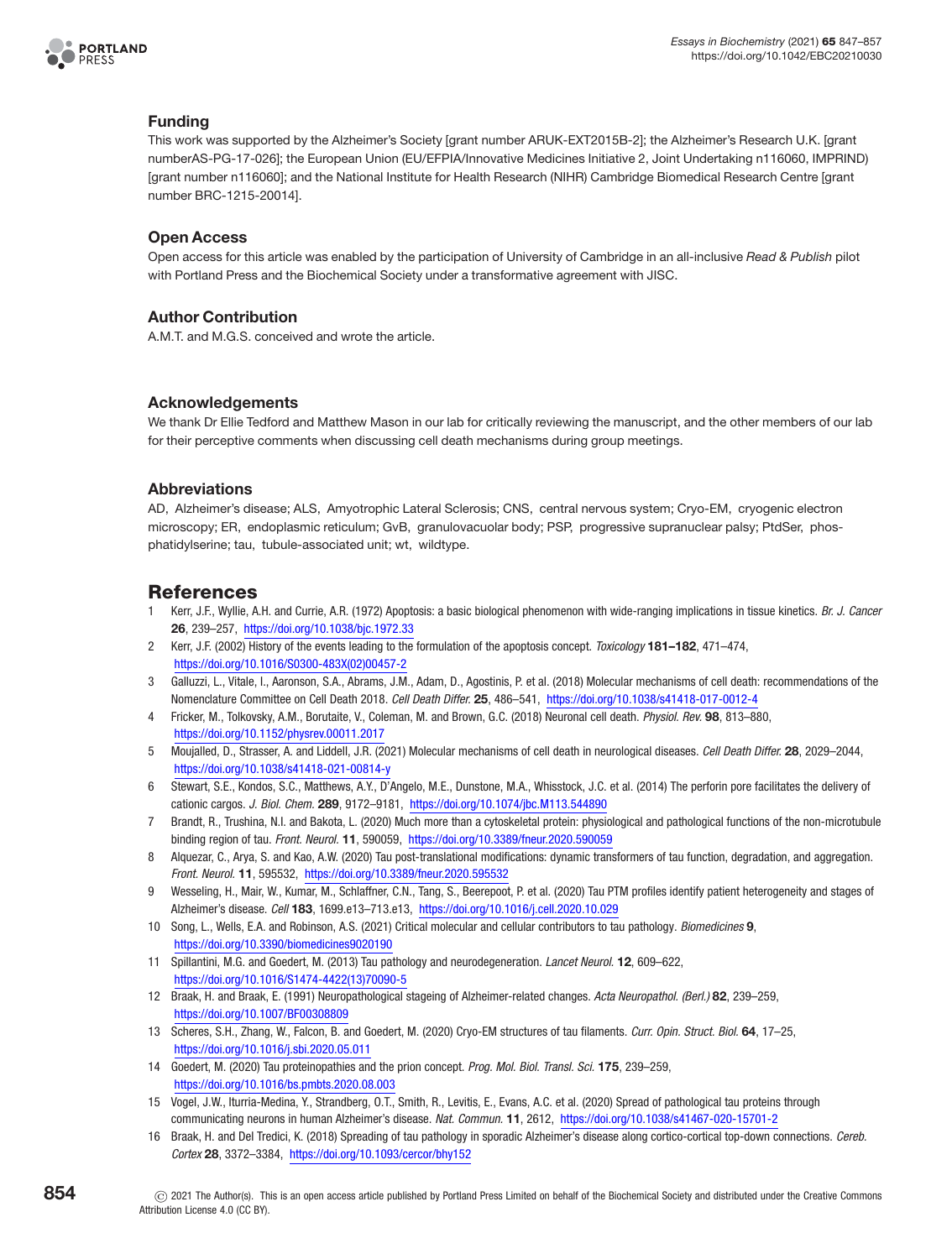

- <span id="page-8-0"></span>17 Shi, Y., Zhang, W., Yang, Y., Murzin, A.G., Falcon, B., Kotecha, A. et al. (2021) Structure-based classification of tauopathies. Nature **598**, 359–363, <https://doi.org/10.1038/s41586-021-03911-7>
- <span id="page-8-1"></span>18 Zhang, W., Falcon, B., Murzin, A.G., Fan, J., Crowther, R.A., Goedert, M. et al. (2019) Heparin-induced tau filaments are polymorphic and differ from those in Alzheimer's and Pick's diseases. eLife **8**, e43584, <https://doi.org/10.7554/eLife.43584>
- <span id="page-8-2"></span>19 Sanders, D.W., Kaufman, S.K., DeVos, S.L., Sharma, A.M., Mirbaha, H., Li, A. et al. (2014) Distinct tau prion strains propagate in cells and mice and define different tauopathies. Neuron **82**, 1271–1288, <https://doi.org/10.1016/j.neuron.2014.04.047>
- <span id="page-8-3"></span>20 Allen, B., Ingram, E., Takao, M., Smith, M.J., Jakes, R., Virdee, K. et al. (2002) Abundant tau filaments and nonapoptotic neurodegeneration in transgenic mice expressing human P301S tau protein. J. Neurosci. **22**, 9340–9351, <https://doi.org/10.1523/JNEUROSCI.22-21-09340.2002>
- <span id="page-8-4"></span>21 Macdonald, J.A., Bronner, I.F., Drynan, L., Fan, J., Curry, A., Fraser, G. et al. (2019) Assembly of transgenic human P301S Tau is necessary for neurodegeneration in murine spinal cord. Acta Neuropathol. Commun. **7**, 44, <https://doi.org/10.1186/s40478-019-0695-5>
- <span id="page-8-5"></span>22 Lasagna-Reeves, C.A., Castillo-Carranza, D.L., Jackson, G.R. and Kayed, R. (2011) Tau oligomers as potential targets for immunotherapy for Alzheimer's disease and tauopathies. Curr. Alzheimer Res. **8**, 659–665, <https://doi.org/10.2174/156720511796717177>
- <span id="page-8-6"></span>23 Kundel, F., Hong, L., Falcon, B., McEwan, W.A., Michaels, T.C.T., Meisl, G. et al. (2018) Measurement of tau filament fragmentation provides insights into prion-like spreading. ACS Chem. Neurosci. **9**, 1276–1282, <https://doi.org/10.1021/acschemneuro.8b00094>
- <span id="page-8-7"></span>24 Bengoa-Vergniory, N., Velentza-Almpani, E., Silva, A.M., Scott, C., Vargas-Caballero, M., Sastre, M. et al. (2021) Tau-proximity ligation assay reveals extensive previously undetected pathology prior to neurofibrillary tangles in preclinical Alzheimer's disease. Acta Neuropathol. Commun. **9**, 18, <https://doi.org/10.1186/s40478-020-01117-y>
- <span id="page-8-8"></span>25 Espinosa-Oliva, A.M., García-Revilla, J., Alonso-Bellido, I.M. and Burguillos, M.A. (2019) Brainiac caspases: beyond the wall of apoptosis. Front. Cell. Neurosci. **13**, 500, <https://doi.org/10.3389/fncel.2019.00500>
- <span id="page-8-9"></span>26 Sokolova, D., Childs, T. and Hong, S. (2021) Insight into the role of phosphatidylserine in complement-mediated synapse loss in Alzheimer's disease. Faculty Rev. **10**, 19, <https://doi.org/10.12703/r/10-19>
- 27 Nonaka, S. and Nakanishi, H. (2019) Microglial clearance of focal apoptotic synapses. Neurosci. Lett. **707**, 134317, <https://doi.org/10.1016/j.neulet.2019.134317>
- 28 Dejanovic, B., Huntley, M.A., De Maziere, A., Meilandt, W.J., Wu, T., Srinivasan, K. et al. (2018) Changes in the synaptic proteome in tauopathy and ` rescue of tau-induced synapse loss by C1q antibodies. Neuron **100**, 1322.e7–1336.e7, <https://doi.org/10.1016/j.neuron.2018.10.014>
- <span id="page-8-12"></span>29 de Calignon, A., Fox, L.M., Pitstick, R., Carlson, G.A., Bacskai, B.J., Spires-Jones, T.L. et al. (2010) Caspase activation precedes and leads to tangles. Nature **464**, 1201–1204, <https://doi.org/10.1038/nature08890>
- <span id="page-8-13"></span>30 Delobel, P., Lavenir, I., Fraser, G., Ingram, E., Holzer, M., Ghetti, B. et al. (2008) Analysis of tau phosphorylation and truncation in a mouse model of human tauopathy. Am. J. Pathol. **172**, 123–131, <https://doi.org/10.2353/ajpath.2008.070627>
- <span id="page-8-14"></span>31 Sandhu, P., Naeem, M.M., Lu, C., Kumarathasan, P., Gomes, J. and Basak, A. (2017) Ser (422) phosphorylation blocks human Tau cleavage by caspase-3: biochemical implications to Alzheimer's disease. Bioorg. Med. Chem. Lett. **27**, 642–652, <https://doi.org/10.1016/j.bmcl.2016.11.087>
- <span id="page-8-15"></span>32 Shen, H., Han, C., Yang, Y., Guo, L., Sheng, Y., Wang, J. et al. (2021) Pyroptosis executive protein GSDMD as a biomarker for diagnosis and identification of Alzheimer's disease. Brain Behav. **11**, e02063, <https://doi.org/10.1002/brb3.2063>
- <span id="page-8-16"></span>33 Salech, F., Ponce, D.P., Paula-Lima, A.C., SanMartin, C.D. and Behrens, M.I. (2020) Nicotinamide, a poly [ADP-ribose] polymerase 1 (PARP-1) inhibitor, as an adjunctive therapy for the treatment of Alzheimer's Disease. Front. Aging Neurosci. **12**, 255, <https://doi.org/10.3389/fnagi.2020.00255>
- <span id="page-8-17"></span>34 Tuo, Q.Z., Lei, P., Jackman, K.A., Li, X.L., Xiong, H., Li, X.L. et al. (2017) Tau-mediated iron export prevents ferroptotic damage after ischemic stroke. Mol. Psychiatry **22**, 1520–1530, <https://doi.org/10.1038/mp.2017.171>
- <span id="page-8-18"></span>35 Ayton, S., Portbury, S., Kalinowski, P., Agarwal, P., Diouf, I., Schneider, J.A. et al. (2021) Regional brain iron associated with deterioration in Alzheimer's disease: A large cohort study and theoretical significance. Alzheimers Dement. **17**, 1244–1256, <https://doi.org/10.1002/alz.12282>
- <span id="page-8-10"></span>36 Caccamo, A., Branca, C., Piras, I.S., Ferreira, E., Huentelman, M.J., Liang, W.S. et al. (2017) Necroptosis activation in Alzheimer's disease. Nat. Neurosci. **20**, 1236–1246, <https://doi.org/10.1038/nn.4608>
- <span id="page-8-11"></span>37 Yuan, J., Amin, P. and Ofengeim, D. (2019) Necroptosis and RIPK1-mediated neuroinflammation in CNS diseases. Nat. Rev. Neurosci. **20**, 19–33, <https://doi.org/10.1038/s41583-018-0093-1>
- <span id="page-8-19"></span>38 Koper, M.J., Van Schoor, E., Ospitalieri, S., Vandenberghe, R., Vandenbulcke, M., von Arnim, C.A.F. et al. (2020) Necrosome complex detected in granulovacuolar degeneration is associated with neuronal loss in Alzheimer's disease. Acta Neuropathol. (Berl.) **139**, 463–484, <https://doi.org/10.1007/s00401-019-02103-y>
- <span id="page-8-20"></span>39 Bondareff, W., Wischik, C.M., Novak, M. and Roth, M. (1991) Sequestration of tau by granulovacuolar degeneration in Alzheimer's disease. Am. J. Pathol. **139**, 641–647
- <span id="page-8-21"></span>40 Yang, S.H., Lee, D.K., Shin, J., Lee, S., Baek, S., Kim, J. et al. (2017) Nec-1 alleviates cognitive impairment with reduction of Aβ and tau abnormalities in APP/PS1 mice. EMBO Mol. Med. **9**, 61–77, <https://doi.org/10.15252/emmm.201606566>
- <span id="page-8-22"></span>41 Spillantini, M.G., Goedert, M., Crowther, R.A., Murrell, J.R., Farlow, M.R. and Ghetti, B. (1997) Familial multiple system tauopathy with presenile dementia: a disease with abundant neuronal and glial tau filaments. Proc. Natl. Acad. Sci. U.S.A. **94**, 4113–4118, <https://doi.org/10.1073/pnas.94.8.4113>
- <span id="page-8-23"></span>42 Puladi, B., Dinekov, M., Arzberger, T., Taubert, M. and Köhler, C. (2021) The relation between tau pathology and granulovacuolar degeneration of neurons. Neurobiol. Dis. **147**, 105138, <https://doi.org/10.1016/j.nbd.2020.105138>
- <span id="page-8-24"></span>43 Köhler, C. (2016) Granulovacuolar degeneration: a neurodegenerative change that accompanies tau pathology. Acta Neuropathol. (Berl.) **132**, 339–359, <https://doi.org/10.1007/s00401-016-1562-0>
- <span id="page-8-25"></span>44 Funk, K.E., Mrak, R.E. and Kuret, J. (2011) Granulovacuolar degeneration (GVD) bodies of Alzheimer's disease (AD) resemble late-stage autophagic organelles. Neuropathol. Appl. Neurobiol. **37**, 295–306, <https://doi.org/10.1111/j.1365-2990.2010.01135.x>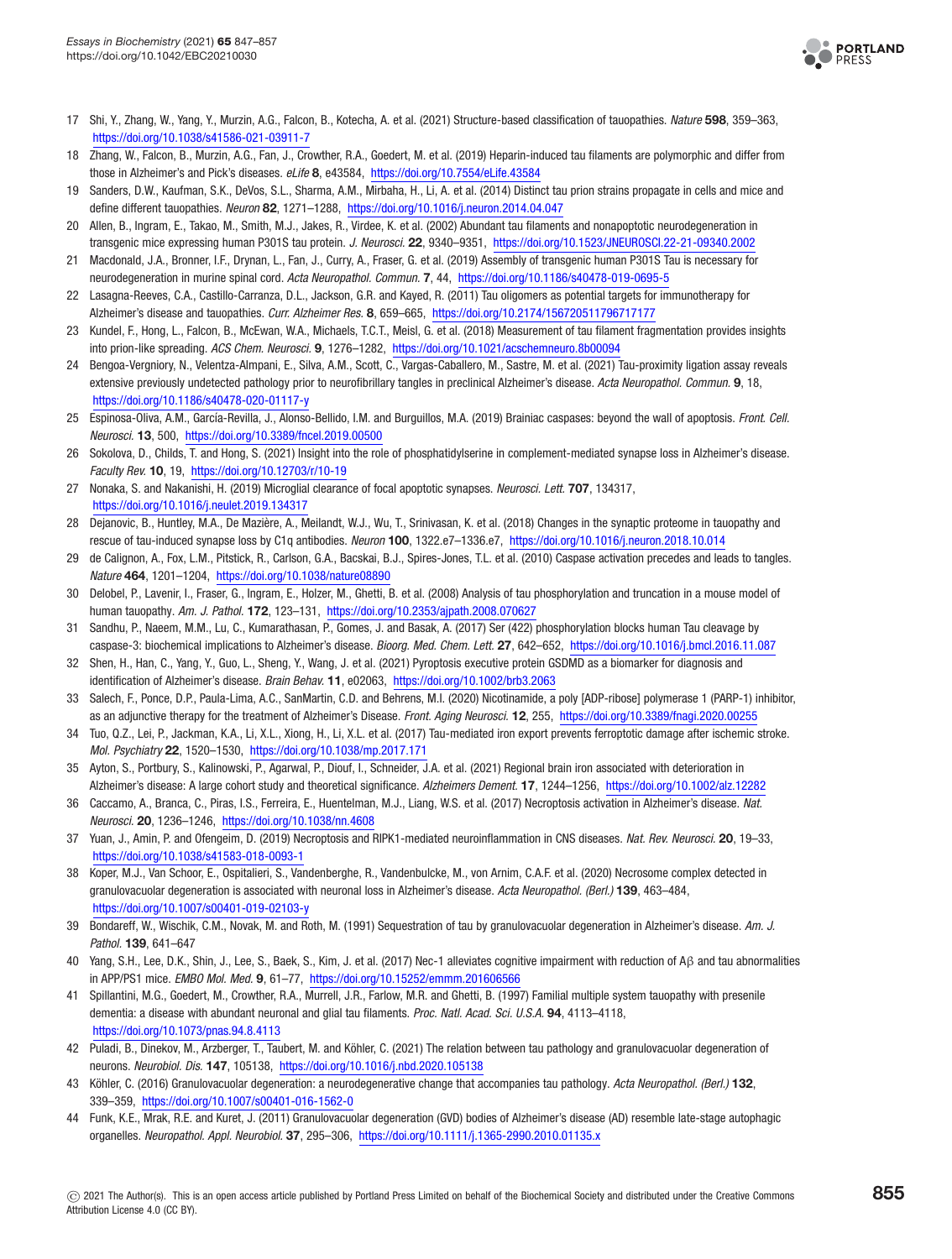

- <span id="page-9-2"></span>45 Wiersma, V.I., Hoozemans, J.J.M. and Scheper, W. (2020) Untangling the origin and function of granulovacuolar degeneration bodies in neurodegenerative proteinopathies. Acta Neuropathol. Commun. **8**, 153, <https://doi.org/10.1186/s40478-020-00996-5>
- <span id="page-9-3"></span>46 Wiersma, V.I. and Scheper, W. (2020) Granulovacuolar degeneration bodies: red alert for neurons with MAPT/tau pathology. Autophagy **16**, 173–175, <https://doi.org/10.1080/15548627.2019.1680217>
- <span id="page-9-4"></span>47 Piras, A., Collin, L., Grüninger, F., Graff, C. and Rönnbäck, A. (2016) Autophagic and lysosomal defects in human tauopathies: analysis of post-mortem brain from patients with familial Alzheimer disease, corticobasal degeneration and progressive supranuclear palsy. Acta Neuropathol. Commun. **4**, 22, <https://doi.org/10.1186/s40478-016-0292-9>
- <span id="page-9-5"></span>48 Malik, B.R., Maddison, D.C., Smith, G.A. and Peters, O.M. (2019) Autophagic and endo-lysosomal dysfunction in neurodegenerative disease. Mol. Brain **12**, 100, <https://doi.org/10.1186/s13041-019-0504-x>
- <span id="page-9-6"></span>49 Yoshii, S.R. and Mizushima, N. (2017) Monitoring and measuring autophagy. Int. J. Mol. Sci. **18**, 1825, <https://doi.org/10.3390/ijms18091865>
- <span id="page-9-0"></span>50 Brelstaff, J., Tolkovsky, A.M., Ghetti, B., Goedert, M. and Spillantini, M.G. (2018) Living neurons with tau filaments aberrantly expose phosphatidylserine and are phagocytosed by microglia. Cell Rep. **24**, 1939.e4–1948.e4, <https://doi.org/10.1016/j.celrep.2018.07.072>
- <span id="page-9-7"></span>51 Edison, P., Donat, C.K. and Sastre, M. (2018) In vivo imaging of glial activation in Alzheimer's disease. Front. Neurol. **9**, 625, <https://doi.org/10.3389/fneur.2018.00625>
- 52 Podlesny-Drabiniok, A., Marcora, E. and Goate, A.M. (2020) Microglial phagocytosis: a disease-associated process emerging from Alzheimer's disease ´ genetics. Trends Neurosci. **43**, 965–979, <https://doi.org/10.1016/j.tins.2020.10.002>
- 53 Van Harten, A.C.M., Phatnani, H. and Przedborski, S. (2021) Non-cell-autonomous pathogenic mechanisms in amyotrophic lateral sclerosis. Trends Neurosci. **44**, 658–668, <https://doi.org/10.1016/j.tins.2021.04.008>
- <span id="page-9-8"></span>54 Brown, G.C. and Vilalta, A. (2015) How microglia kill neurons. Brain Res. **1628**, 288–297, <https://doi.org/10.1016/j.brainres.2015.08.031>
- <span id="page-9-9"></span>55 Fricker, M., Vilalta, A., Tolkovsky, A.M. and Brown, G.C. (2013) Caspase inhibitors protect neurons by enabling selective necroptosis of inflamed microglia. J. Biol. Chem. **288**, 9145–9152, <https://doi.org/10.1074/jbc.M112.427880>
- <span id="page-9-10"></span>56 Hopp, S.C., Lin, Y., Oakley, D., Roe, A.D., DeVos, S.L., Hanlon, D. et al. (2018) The role of microglia in processing and spreading of bioactive tau seeds in Alzheimer's disease. J. Neuroinflammation **15**, 269, <https://doi.org/10.1186/s12974-018-1309-z>
- <span id="page-9-1"></span>57 Brelstaff, J.H., Mason, M., Katsinelos, T., McEwan, W.A., Ghetti, B., Tolkovsky, A.M. et al. (2021) Microglia become hypofunctional and release metalloproteases and tau seeds when phagocytosing live neurons with P301S tau aggregates. Sci. Adv. **7**, eabg4980, <https://doi.org/10.1126/sciadv.abg4980>
- <span id="page-9-11"></span>58 Streit, W.J., Braak, H., Xue, Q.S. and Bechmann, I. (2009) Dystrophic (senescent) rather than activated microglial cells are associated with tau pathology and likely precede neurodegeneration in Alzheimer's disease. Acta Neuropathol. (Berl.) **118**, 475–485, <https://doi.org/10.1007/s00401-009-0556-6>
- <span id="page-9-12"></span>59 Bussian, T.J., Aziz, A., Meyer, C.F., Swenson, B.L., van Deursen, J.M. and Baker, D.J. (2018) Clearance of senescent glial cells prevents tau-dependent pathology and cognitive decline. Nature **562**, 578–582, <https://doi.org/10.1038/s41586-018-0543-y>
- <span id="page-9-13"></span>60 Musi, N., Valentine, J.M., Sickora, K.R., Baeuerle, E., Thompson, C.S., Shen, Q. et al. (2018) Tau protein aggregation is associated with cellular senescence in the brain. Aging Cell **17**, e12840, <https://doi.org/10.1111/acel.12840>
- <span id="page-9-14"></span>61 Leyns, C.E.G., Ulrich, J.D., Finn, M.B., Stewart, F.R., Koscal, L.J., Remolina Serrano, J. et al. (2017) TREM2 deficiency attenuates neuroinflammation and protects against neurodegeneration in a mouse model of tauopathy. Proc. Natl. Acad. Sci. U.S.A. **114**, 11524–11529, <https://doi.org/10.1073/pnas.1710311114>
- 62 Litvinchuk, A., Huynh, T.V., Shi, Y., Jackson, R.J., Finn, M.B., Manis, M. et al. (2021) Apolipoprotein E4 reduction with antisense oligonucleotides decreases neurodegeneration in a tauopathy model. Ann. Neurol. **89**, 952–966, <https://doi.org/10.1002/ana.26043>
- 63 Shi, Y., Andhey, P.S., Ising, C., Wang, K., Snipes, L.L., Boyer, K. et al. (2021) Overexpressing low-density lipoprotein receptor reduces tau-associated neurodegeneration in relation to apoE-linked mechanisms. Neuron **109**, 2413.e7–2426.e7, <https://doi.org/10.1016/j.neuron.2021.05.034>
- 64 Shi, Y., Yamada, K., Liddelow, S.A., Smith, S.T., Zhao, L., Luo, W. et al. (2017) ApoE4 markedly exacerbates tau-mediated neurodegeneration in a mouse model of tauopathy. Nature **549**, 523–527, <https://doi.org/10.1038/nature24016>
- <span id="page-9-15"></span>65 Bi, F., Huang, C., Tong, J., Qiu, G., Huang, B., Wu, Q. et al. (2013) Reactive astrocytes secrete Icn2 to promote neuron death. Proc. Natl. Acad. Sci. U.S.A. **110**, 4069–4074, <https://doi.org/10.1073/pnas.1218497110>
- <span id="page-9-16"></span>66 Liddelow, S.A., Guttenplan, K.A., Clarke, L.E., Bennett, F.C., Bohlen, C.J., Schirmer, L. et al. (2017) Neurotoxic reactive astrocytes are induced by activated microglia. Nature **541**, 481–487, <https://doi.org/10.1038/nature21029>
- <span id="page-9-17"></span>67 Reid, M.J., Beltran-Lobo, P., Johnson, L., Perez-Nievas, B.G. and Noble, W. (2020) Astrocytes in tauopathies. Front. Neurol. **11**, 572850, <https://doi.org/10.3389/fneur.2020.572850>
- <span id="page-9-18"></span>68 Wang, T., Perera, N.D., Chiam, M.D.F., Cuic, B., Wanniarachchillage, N., Tomas, D. et al. (2020) Necroptosis is dispensable for motor neuron degeneration in a mouse model of ALS. Cell Death Differ. **27**, 1728–1739, <https://doi.org/10.1038/s41418-019-0457-8>
- <span id="page-9-19"></span>69 Hampton, D.W., Webber, D.J., Bilican, B., Goedert, M., Spillantini, M.G. and Chandran, S. (2010) Cell-mediated neuroprotection in a mouse model of human tauopathy. J. Neurosci. **30**, 9973–9983, <https://doi.org/10.1523/JNEUROSCI.0834-10.2010>
- <span id="page-9-20"></span>70 Sidoryk-Wegrzynowicz, M., Gerber, Y.N., Ries, M., Sastre, M., Tolkovsky, A.M. and Spillantini, M.G. (2017) Astrocytes in mouse models of tauopathies acquire early deficits and lose neurosupportive functions. Acta Neuropathol. Commun. **5**, 89, <https://doi.org/10.1186/s40478-017-0478-9>
- <span id="page-9-21"></span>71 Hasel, P., Dando, O., Jiwaji, Z., Baxter, P., Todd, A.C., Heron, S. et al. (2017) Neurons and neuronal activity control gene expression in astrocytes to regulate their development and metabolism. Nat. Commun. **8**, 15132, <https://doi.org/10.1038/ncomms15132>
- <span id="page-9-22"></span>72 Leng, K., Li, E., Eser, R., Piergies, A., Sit, R., Tan, M. et al. (2021) Molecular characterization of selectively vulnerable neurons in Alzheimer's disease. Nat. Neurosci. **24**, 276–287, <https://doi.org/10.1038/s41593-020-00764-7>
- <span id="page-9-23"></span>73 Hampton, D.W., Amor, S., Story, D., Torvell, M., Bsibsi, M., van Noort, J.M. et al. (2020) HspB5 activates a neuroprotective glial cell response in experimental tauopathy. Front. Neurosci. **14**, 574, <https://doi.org/10.3389/fnins.2020.00574>